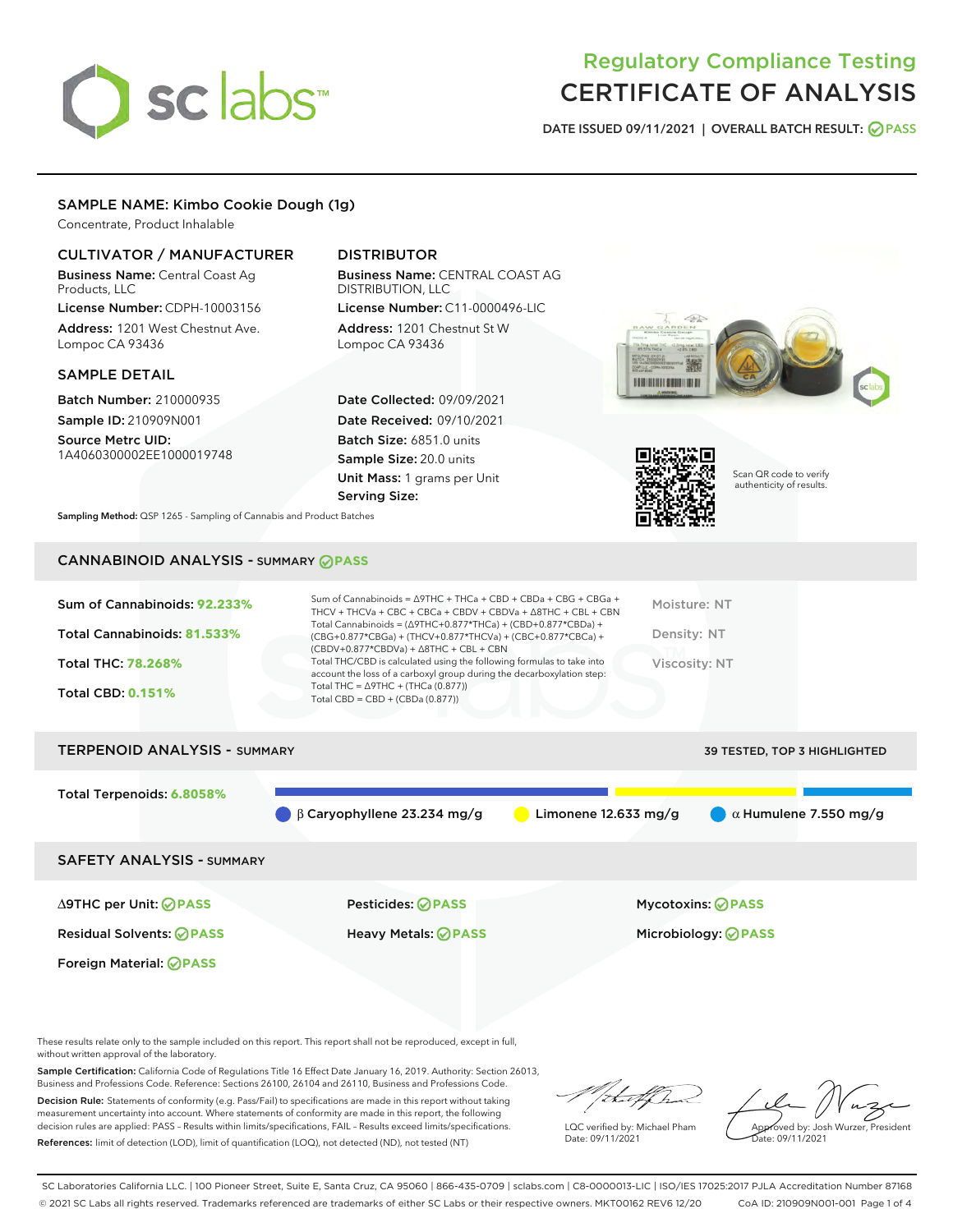



KIMBO COOKIE DOUGH (1G) | DATE ISSUED 09/11/2021 | OVERALL BATCH RESULT: @ PASS

#### CANNABINOID TEST RESULTS - 09/10/2021 2 PASS

Tested by high-performance liquid chromatography with diode-array detection (HPLC-DAD). **Method:** QSP 1157 - Analysis of Cannabinoids by HPLC-DAD

#### TOTAL CANNABINOIDS: **81.533%**

Total Cannabinoids (Total THC) + (Total CBD) + (Total CBG) + (Total THCV) + (Total CBC) + (Total CBDV) + ∆8THC + CBL + CBN

TOTAL THC: **78.268%** Total THC (∆9THC+0.877\*THCa)

TOTAL CBD: **0.151%**

Total CBD (CBD+0.877\*CBDa)

TOTAL CBG: 2.06% Total CBG (CBG+0.877\*CBGa)

TOTAL THCV: 0.354% Total THCV (THCV+0.877\*THCVa)

TOTAL CBC: 0.70% Total CBC (CBC+0.877\*CBCa)

TOTAL CBDV: ND Total CBDV (CBDV+0.877\*CBDVa)

| <b>COMPOUND</b>  | LOD/LOQ<br>(mg/g)          | <b>MEASUREMENT</b><br><b>UNCERTAINTY</b><br>(mg/g) | <b>RESULT</b><br>(mg/g) | <b>RESULT</b><br>(%) |
|------------------|----------------------------|----------------------------------------------------|-------------------------|----------------------|
| <b>THCa</b>      | 0.05/0.14                  | ±21.509                                            | 836.94                  | 83.694               |
| <b>A9THC</b>     | 0.06 / 0.26                | ±1.675                                             | 48.68                   | 4.868                |
| <b>CBGa</b>      | 0.1/0.2                    | ±1.05                                              | 20.1                    | 2.01                 |
| <b>CBCa</b>      | 0.07/0.28                  | ±0.351                                             | 7.18                    | 0.718                |
| <b>THCVa</b>     | 0.07/0.20                  | ±0.193                                             | 4.04                    | 0.404                |
| <b>CBG</b>       | 0.06/0.19                  | ±0.117                                             | 2.97                    | 0.297                |
| <b>CBDa</b>      | 0.02/0.19                  | ±0.050                                             | 1.72                    | 0.172                |
| <b>CBC</b>       | 0.2 / 0.5                  | ±0.02                                              | 0.7                     | 0.07                 |
| $\triangle$ 8THC | 0.1/0.4                    | N/A                                                | <b>ND</b>               | <b>ND</b>            |
| <b>THCV</b>      | 0.1/0.2                    | N/A                                                | <b>ND</b>               | <b>ND</b>            |
| <b>CBD</b>       | 0.07/0.29                  | N/A                                                | <b>ND</b>               | <b>ND</b>            |
| <b>CBDV</b>      | 0.04 / 0.15                | N/A                                                | <b>ND</b>               | <b>ND</b>            |
| <b>CBDVa</b>     | 0.03/0.53                  | N/A                                                | <b>ND</b>               | <b>ND</b>            |
| <b>CBL</b>       | 0.06 / 0.24                | N/A                                                | <b>ND</b>               | <b>ND</b>            |
| <b>CBN</b>       | 0.1/0.3                    | N/A                                                | <b>ND</b>               | <b>ND</b>            |
|                  | <b>SUM OF CANNABINOIDS</b> |                                                    | 922.33 mg/g             | 92.233%              |

#### **UNIT MASS: 1 grams per Unit**

| ∆9THC per Unit                        | 1120 per-package limit     | 48.68 mg/unit<br><b>PASS</b> |  |  |
|---------------------------------------|----------------------------|------------------------------|--|--|
| <b>Total THC per Unit</b>             |                            | 782.68 mg/unit               |  |  |
| <b>CBD per Unit</b>                   |                            | <b>ND</b>                    |  |  |
| <b>Total CBD per Unit</b>             |                            | $1.51$ mg/unit               |  |  |
| Sum of Cannabinoids<br>per Unit       |                            | 922.33 mg/unit               |  |  |
| <b>Total Cannabinoids</b><br>per Unit |                            | 815.33 mg/unit               |  |  |
| <b>MOISTURE TEST RESULT</b>           | <b>DENSITY TEST RESULT</b> | <b>VISCOSITY TEST RESULT</b> |  |  |

Not Tested

Not Tested

Not Tested

#### TERPENOID TEST RESULTS - 09/11/2021

Terpene analysis utilizing gas chromatography-flame ionization detection (GC-FID). **Method:** QSP 1192 - Analysis of Terpenoids by GC-FID

| <b>COMPOUND</b>         | LOD/LOQ<br>(mg/g) | <b>MEASUREMENT</b><br><b>UNCERTAINTY</b><br>(mg/g) | <b>RESULT</b><br>(mg/g)                          | <b>RESULT</b><br>$(\%)$ |
|-------------------------|-------------------|----------------------------------------------------|--------------------------------------------------|-------------------------|
| $\beta$ Caryophyllene   | 0.004 / 0.012     | ±0.8271                                            | 23.234                                           | 2.3234                  |
| Limonene                | 0.005 / 0.016     | ±0.1807                                            | 12.633                                           | 1.2633                  |
| $\alpha$ Humulene       | 0.009/0.029       | ±0.2424                                            | 7.550                                            | 0.7550                  |
| <b>Myrcene</b>          | 0.008 / 0.025     | ±0.0484                                            | 3.754                                            | 0.3754                  |
| Linalool                | 0.009 / 0.032     | ±0.1258                                            | 3.311                                            | 0.3311                  |
| Valencene               | 0.009 / 0.030     | ±0.1901                                            | 2.759                                            | 0.2759                  |
| $\alpha$ Bisabolol      | 0.008 / 0.026     | ±0.1133                                            | 2.121                                            | 0.2121                  |
| Terpineol               | 0.016 / 0.055     | ±0.1144                                            | 1.864                                            | 0.1864                  |
| trans-β-Farnesene       | 0.008 / 0.025     | ±0.0631                                            | 1.777                                            | 0.1777                  |
| Fenchol                 | 0.010 / 0.034     | ±0.0630                                            | 1.628                                            | 0.1628                  |
| Guaiol                  | 0.009 / 0.030     | ±0.0750                                            | 1.590                                            | 0.1590                  |
| $\beta$ Pinene          | 0.004 / 0.014     | ±0.0167                                            | 1.448                                            | 0.1448                  |
| Ocimene                 | 0.011 / 0.038     | ±0.0377                                            | 1.174                                            | 0.1174                  |
| $\alpha$ Pinene         | 0.005 / 0.017     | ±0.0083                                            | 0.970                                            | 0.0970                  |
| Caryophyllene<br>Oxide  | 0.010 / 0.033     | ±0.0262                                            | 0.569                                            | 0.0569                  |
| <b>Borneol</b>          | 0.005 / 0.016     | ±0.0169                                            | 0.403                                            | 0.0403                  |
| Terpinolene             | 0.008 / 0.026     | ±0.0070                                            | 0.343                                            | 0.0343                  |
| Fenchone                | 0.009 / 0.028     | ±0.0076                                            | 0.261                                            | 0.0261                  |
| Camphene                | 0.005 / 0.015     | ±0.0022                                            | 0.191                                            | 0.0191                  |
| Citronellol             | 0.003 / 0.010     | ±0.0081                                            | 0.166                                            | 0.0166                  |
| Geraniol                | 0.002 / 0.007     | ±0.0066                                            | 0.151                                            | 0.0151                  |
| Sabinene Hydrate        | 0.006 / 0.022     | ±0.0024                                            | 0.063                                            | 0.0063                  |
| <b>Geranyl Acetate</b>  | 0.004 / 0.014     | ±0.0025                                            | 0.061                                            | 0.0061                  |
| Nerol                   | 0.003 / 0.011     | ±0.0009                                            | 0.020                                            | 0.0020                  |
| Sabinene                | 0.004 / 0.014     | ±0.0002                                            | 0.017                                            | 0.0017                  |
| $\alpha$ Phellandrene   | 0.006 / 0.020     | N/A                                                | <loq< th=""><th><loq< th=""></loq<></th></loq<>  | <loq< th=""></loq<>     |
| 3 Carene                | 0.005 / 0.018     | N/A                                                | $<$ LOQ                                          | $<$ LOQ                 |
| $\alpha$ Terpinene      | 0.005 / 0.017     | N/A                                                | 100                                              | <loq< th=""></loq<>     |
| Eucalyptol              | 0.006 / 0.018     | N/A                                                | <loq< th=""><th><loq< th=""></loq<></th></loq<>  | <loq< th=""></loq<>     |
| $\gamma$ Terpinene      | 0.006 / 0.018     | N/A                                                | <loq< th=""><th><math>&lt;</math>LOQ</th></loq<> | $<$ LOQ                 |
| p-Cymene                | 0.005 / 0.016     | N/A                                                | ND                                               | ND                      |
| (-)-Isopulegol          | 0.005 / 0.016     | N/A                                                | ND                                               | ND                      |
| Camphor                 | 0.006 / 0.019     | N/A                                                | ND                                               | ND                      |
| Isoborneol              | 0.004 / 0.012     | N/A                                                | ND                                               | <b>ND</b>               |
| Menthol                 | 0.008 / 0.025     | N/A                                                | ND                                               | ND                      |
| R-(+)-Pulegone          | 0.003 / 0.011     | N/A                                                | ND                                               | ND                      |
| $\alpha$ Cedrene        | 0.005 / 0.016     | N/A                                                | ND                                               | <b>ND</b>               |
| Nerolidol               | 0.009 / 0.028     | N/A                                                | ND                                               | ND                      |
| Cedrol                  | 0.008 / 0.027     | N/A                                                | <b>ND</b>                                        | ND                      |
| <b>TOTAL TERPENOIDS</b> |                   |                                                    | 68.058 mg/g                                      | 6.8058%                 |

SC Laboratories California LLC. | 100 Pioneer Street, Suite E, Santa Cruz, CA 95060 | 866-435-0709 | sclabs.com | C8-0000013-LIC | ISO/IES 17025:2017 PJLA Accreditation Number 87168 © 2021 SC Labs all rights reserved. Trademarks referenced are trademarks of either SC Labs or their respective owners. MKT00162 REV6 12/20 CoA ID: 210909N001-001 Page 2 of 4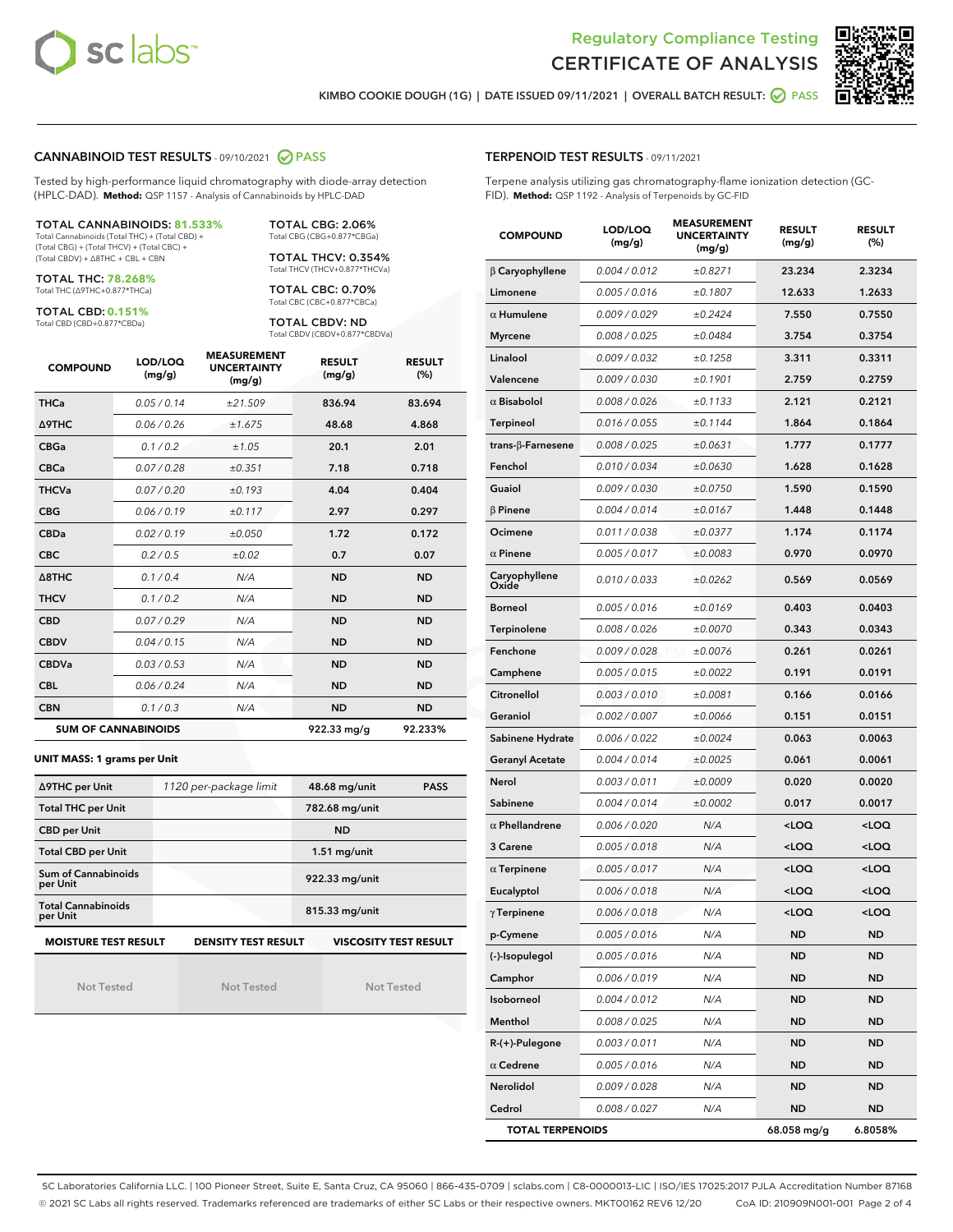



KIMBO COOKIE DOUGH (1G) | DATE ISSUED 09/11/2021 | OVERALL BATCH RESULT: <mark>⊘</mark> PASS

# CATEGORY 1 PESTICIDE TEST RESULTS - 09/10/2021 2 PASS

Pesticide and plant growth regulator analysis utilizing high-performance liquid chromatography-mass spectrometry (HPLC-MS) or gas chromatography-mass spectrometry (GC-MS). \*GC-MS utilized where indicated. **Method:** QSP 1212 - Analysis of Pesticides and Mycotoxins by LC-MS or QSP 1213 - Analysis of Pesticides by GC-MS

| <b>COMPOUND</b>             | LOD/LOQ<br>$(\mu g/g)$ | <b>ACTION</b><br><b>LIMIT</b><br>$(\mu g/g)$ | <b>MEASUREMENT</b><br><b>UNCERTAINTY</b><br>$(\mu g/g)$ | <b>RESULT</b><br>$(\mu g/g)$ | <b>RESULT</b> |
|-----------------------------|------------------------|----------------------------------------------|---------------------------------------------------------|------------------------------|---------------|
| Aldicarb                    | 0.03 / 0.08            | $\geq$ LOD                                   | N/A                                                     | <b>ND</b>                    | <b>PASS</b>   |
| Carbofuran                  | 0.02/0.05              | $\ge$ LOD                                    | N/A                                                     | <b>ND</b>                    | <b>PASS</b>   |
| Chlordane*                  | 0.03 / 0.08            | $\ge$ LOD                                    | N/A                                                     | <b>ND</b>                    | <b>PASS</b>   |
| Chlorfenapyr*               | 0.03/0.10              | $\ge$ LOD                                    | N/A                                                     | <b>ND</b>                    | <b>PASS</b>   |
| Chlorpyrifos                | 0.02 / 0.06            | $\ge$ LOD                                    | N/A                                                     | <b>ND</b>                    | <b>PASS</b>   |
| Coumaphos                   | 0.02 / 0.07            | $\ge$ LOD                                    | N/A                                                     | <b>ND</b>                    | <b>PASS</b>   |
| Daminozide                  | 0.02 / 0.07            | $\ge$ LOD                                    | N/A                                                     | <b>ND</b>                    | <b>PASS</b>   |
| <b>DDVP</b><br>(Dichlorvos) | 0.03/0.09              | $\ge$ LOD                                    | N/A                                                     | <b>ND</b>                    | <b>PASS</b>   |
| Dimethoate                  | 0.03/0.08              | $\ge$ LOD                                    | N/A                                                     | <b>ND</b>                    | <b>PASS</b>   |
| Ethoprop(hos)               | 0.03/0.10              | $\ge$ LOD                                    | N/A                                                     | <b>ND</b>                    | <b>PASS</b>   |
| Etofenprox                  | 0.02/0.06              | $\ge$ LOD                                    | N/A                                                     | <b>ND</b>                    | <b>PASS</b>   |
| Fenoxycarb                  | 0.03/0.08              | $\ge$ LOD                                    | N/A                                                     | <b>ND</b>                    | <b>PASS</b>   |
| Fipronil                    | 0.03/0.08              | $\ge$ LOD                                    | N/A                                                     | <b>ND</b>                    | <b>PASS</b>   |
| Imazalil                    | 0.02 / 0.06            | $\ge$ LOD                                    | N/A                                                     | <b>ND</b>                    | <b>PASS</b>   |
| <b>Methiocarb</b>           | 0.02 / 0.07            | $\ge$ LOD                                    | N/A                                                     | <b>ND</b>                    | <b>PASS</b>   |
| Methyl<br>parathion         | 0.03/0.10              | $\ge$ LOD                                    | N/A                                                     | <b>ND</b>                    | <b>PASS</b>   |
| <b>Mevinphos</b>            | 0.03/0.09              | $\ge$ LOD                                    | N/A                                                     | <b>ND</b>                    | <b>PASS</b>   |
| Paclobutrazol               | 0.02 / 0.05            | $\ge$ LOD                                    | N/A                                                     | <b>ND</b>                    | <b>PASS</b>   |
| Propoxur                    | 0.03/0.09              | $\ge$ LOD                                    | N/A                                                     | <b>ND</b>                    | <b>PASS</b>   |
| Spiroxamine                 | 0.03/0.08              | $\ge$ LOD                                    | N/A                                                     | <b>ND</b>                    | <b>PASS</b>   |
| <b>Thiacloprid</b>          | 0.03/0.10              | $\ge$ LOD                                    | N/A                                                     | <b>ND</b>                    | <b>PASS</b>   |
|                             |                        |                                              |                                                         |                              |               |

# CATEGORY 2 PESTICIDE TEST RESULTS - 09/10/2021 @ PASS

| <b>COMPOUND</b>          | LOD/LOO<br>$(\mu g/g)$ | <b>ACTION</b><br>LIMIT<br>$(\mu g/g)$ | <b>MEASUREMENT</b><br><b>UNCERTAINTY</b><br>$(\mu g/g)$ | <b>RESULT</b><br>$(\mu g/g)$ | <b>RESULT</b> |  |
|--------------------------|------------------------|---------------------------------------|---------------------------------------------------------|------------------------------|---------------|--|
| Abamectin                | 0.03/0.10              | 0.1                                   | N/A                                                     | <b>ND</b>                    | <b>PASS</b>   |  |
| Acephate                 | 0.02/0.07              | 0.1                                   | N/A                                                     | <b>ND</b>                    | <b>PASS</b>   |  |
| Acequinocyl              | 0.02/0.07              | 0.1                                   | N/A                                                     | <b>ND</b>                    | <b>PASS</b>   |  |
| Acetamiprid              | 0.02/0.05              | 0.1                                   | N/A                                                     | <b>ND</b>                    | <b>PASS</b>   |  |
| Azoxystrobin             | 0.02/0.07              | 0.1                                   | N/A                                                     | <b>ND</b>                    | <b>PASS</b>   |  |
| <b>Bifenazate</b>        | 0.01/0.04              | 0.1                                   | N/A                                                     | <b>ND</b>                    | <b>PASS</b>   |  |
| <b>Bifenthrin</b>        | 0.02/0.05              | 3                                     | N/A                                                     | <b>ND</b>                    | <b>PASS</b>   |  |
| <b>Boscalid</b>          | 0.03/0.09              | 0.1                                   | N/A                                                     | <b>ND</b>                    | <b>PASS</b>   |  |
| Captan                   | 0.19/0.57              | 0.7                                   | N/A                                                     | <b>ND</b>                    | <b>PASS</b>   |  |
| Carbaryl                 | 0.02/0.06              | 0.5                                   | N/A                                                     | <b>ND</b>                    | <b>PASS</b>   |  |
| Chlorantranilip-<br>role | 0.04/0.12              | 10                                    | N/A                                                     | <b>ND</b>                    | <b>PASS</b>   |  |
| Clofentezine             | 0.03/0.09              | 0.1                                   | N/A                                                     | <b>ND</b>                    | <b>PASS</b>   |  |

| <b>CATEGORY 2 PESTICIDE TEST RESULTS</b> - 09/10/2021 continued |
|-----------------------------------------------------------------|
|-----------------------------------------------------------------|

| <b>COMPOUND</b>               | LOD/LOQ<br>(µg/g) | <b>ACTION</b><br><b>LIMIT</b><br>$(\mu g/g)$ | <b>MEASUREMENT</b><br><b>UNCERTAINTY</b><br>$(\mu g/g)$ | <b>RESULT</b><br>(µg/g) | <b>RESULT</b> |
|-------------------------------|-------------------|----------------------------------------------|---------------------------------------------------------|-------------------------|---------------|
| Cyfluthrin                    | 0.12 / 0.38       | $\overline{\mathcal{L}}$                     | N/A                                                     | ND                      | <b>PASS</b>   |
| Cypermethrin                  | 0.11 / 0.32       | 1                                            | N/A                                                     | <b>ND</b>               | <b>PASS</b>   |
| Diazinon                      | 0.02 / 0.05       | 0.1                                          | N/A                                                     | <b>ND</b>               | <b>PASS</b>   |
| Dimethomorph                  | 0.03 / 0.09       | 2                                            | N/A                                                     | ND                      | <b>PASS</b>   |
| Etoxazole                     | 0.02 / 0.06       | 0.1                                          | N/A                                                     | <b>ND</b>               | <b>PASS</b>   |
| Fenhexamid                    | 0.03 / 0.09       | 0.1                                          | N/A                                                     | <b>ND</b>               | <b>PASS</b>   |
| Fenpyroximate                 | 0.02 / 0.06       | 0.1                                          | N/A                                                     | ND                      | <b>PASS</b>   |
| Flonicamid                    | 0.03 / 0.10       | 0.1                                          | N/A                                                     | ND                      | <b>PASS</b>   |
| Fludioxonil                   | 0.03 / 0.10       | 0.1                                          | N/A                                                     | <b>ND</b>               | <b>PASS</b>   |
| Hexythiazox                   | 0.02 / 0.07       | 0.1                                          | N/A                                                     | <b>ND</b>               | <b>PASS</b>   |
| Imidacloprid                  | 0.04 / 0.11       | 5                                            | N/A                                                     | ND                      | <b>PASS</b>   |
| Kresoxim-methyl               | 0.02 / 0.07       | 0.1                                          | N/A                                                     | <b>ND</b>               | <b>PASS</b>   |
| Malathion                     | 0.03 / 0.09       | 0.5                                          | N/A                                                     | ND                      | <b>PASS</b>   |
| Metalaxyl                     | 0.02 / 0.07       | $\overline{2}$                               | N/A                                                     | ND                      | <b>PASS</b>   |
| Methomyl                      | 0.03 / 0.10       | 1                                            | N/A                                                     | <b>ND</b>               | <b>PASS</b>   |
| Myclobutanil                  | 0.03 / 0.09       | 0.1                                          | N/A                                                     | <b>ND</b>               | <b>PASS</b>   |
| Naled                         | 0.02 / 0.07       | 0.1                                          | N/A                                                     | ND                      | <b>PASS</b>   |
| Oxamyl                        | 0.04 / 0.11       | 0.5                                          | N/A                                                     | ND                      | <b>PASS</b>   |
| Pentachloronitro-<br>benzene* | 0.03 / 0.09       | 0.1                                          | N/A                                                     | <b>ND</b>               | <b>PASS</b>   |
| Permethrin                    | 0.04 / 0.12       | 0.5                                          | N/A                                                     | ND                      | <b>PASS</b>   |
| Phosmet                       | 0.03/0.10         | 0.1                                          | N/A                                                     | ND                      | <b>PASS</b>   |
| Piperonylbu-<br>toxide        | 0.02 / 0.07       | 3                                            | N/A                                                     | ND                      | <b>PASS</b>   |
| Prallethrin                   | 0.03 / 0.08       | 0.1                                          | N/A                                                     | ND                      | <b>PASS</b>   |
| Propiconazole                 | 0.02 / 0.07       | 0.1                                          | N/A                                                     | ND                      | <b>PASS</b>   |
| Pyrethrins                    | 0.04 / 0.12       | 0.5                                          | N/A                                                     | ND                      | <b>PASS</b>   |
| Pyridaben                     | 0.02 / 0.07       | 0.1                                          | N/A                                                     | <b>ND</b>               | <b>PASS</b>   |
| Spinetoram                    | 0.02 / 0.07       | 0.1                                          | N/A                                                     | ND                      | <b>PASS</b>   |
| Spinosad                      | 0.02 / 0.07       | 0.1                                          | N/A                                                     | ND                      | <b>PASS</b>   |
| Spiromesifen                  | 0.02 / 0.05       | 0.1                                          | N/A                                                     | ND                      | <b>PASS</b>   |
| Spirotetramat                 | 0.02 / 0.06       | 0.1                                          | N/A                                                     | ND                      | <b>PASS</b>   |
| Tebuconazole                  | 0.02 / 0.07       | 0.1                                          | N/A                                                     | ND                      | <b>PASS</b>   |
| Thiamethoxam                  | 0.03 / 0.10       | 5                                            | N/A                                                     | ND                      | <b>PASS</b>   |
| Trifloxystrobin               | 0.03 / 0.08       | 0.1                                          | N/A                                                     | ND                      | <b>PASS</b>   |

SC Laboratories California LLC. | 100 Pioneer Street, Suite E, Santa Cruz, CA 95060 | 866-435-0709 | sclabs.com | C8-0000013-LIC | ISO/IES 17025:2017 PJLA Accreditation Number 87168 © 2021 SC Labs all rights reserved. Trademarks referenced are trademarks of either SC Labs or their respective owners. MKT00162 REV6 12/20 CoA ID: 210909N001-001 Page 3 of 4